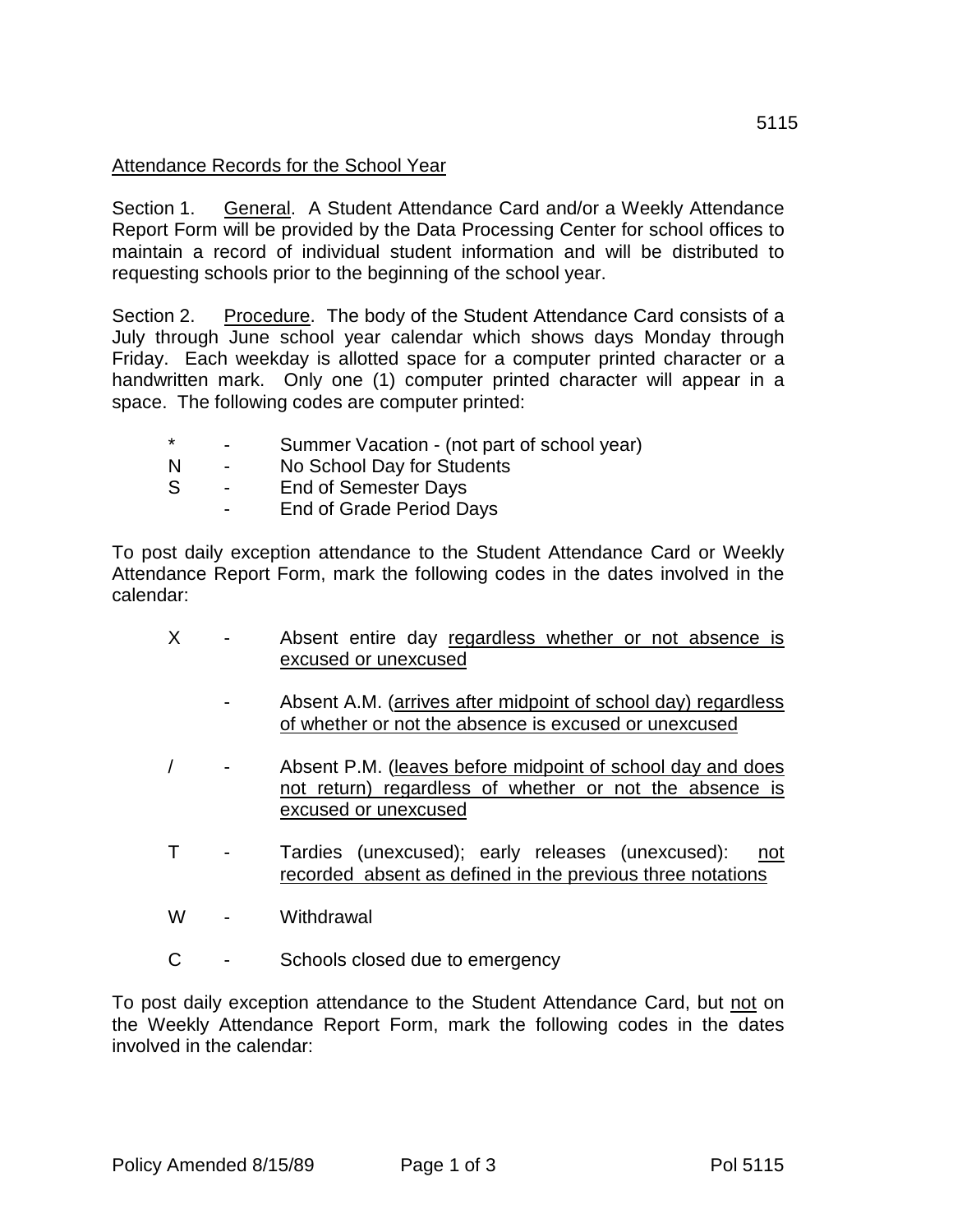A - Late arrivals (excused); early releases (excused); not recorded as absent as defined in the first three (3) notations in the previous paragraph.

Section 3. Instructions. The following directions are provided to clarify the recording of pupil attendance:

- 1. A student is not considered enrolled until he/she attends school; however, those students who pre-registered are to be marked absent if he/she is not in attendance. If a student has not preregistered, then he/she is to be enrolled on the day he/she registers and attends class.
- 2. Students in grades K-12 who register on the Registration Day as noted on the official calendar in Policy 6111 will be counted as enrolled.
- 3. Students who were expected to attend a school at the start of the school year, but were not in attendance, may be removed from the computer files by following the NO SHOW procedures outlined by the Data Center.
- 4. An absence after one hour will be marked a one-half day of absence if such absence is no more than four hours, otherwise such will be marked as a full day's absence.
- 5. If school is in session, but a student does not attend school because the bus is unable to traverse the established route or the parent decides that road conditions are unsafe in their area, the student will be counted as present if the parent sends a note indicating hazardous road conditions as the reason for being absent and if the absence is approved by the Director of Transportation and the Executive Director of Student Services.
- 6. The number of days in each grading period will be as indicated on the official calendar as noted in Policy 6111.
- 7. Total Student Days reported at end of school year will include only those days that schools were in session. No school days are to be subtracted from Total Student Days listed in the school calendar if school is closed for the entire day unless such day(s) occurs during the official ADA 20 day report period.
- 8. Students are not to be marked absent on the Attendance Sheets for emergency closing days. The necessary adjustment for all students will be made by the Data Center for such days. If it